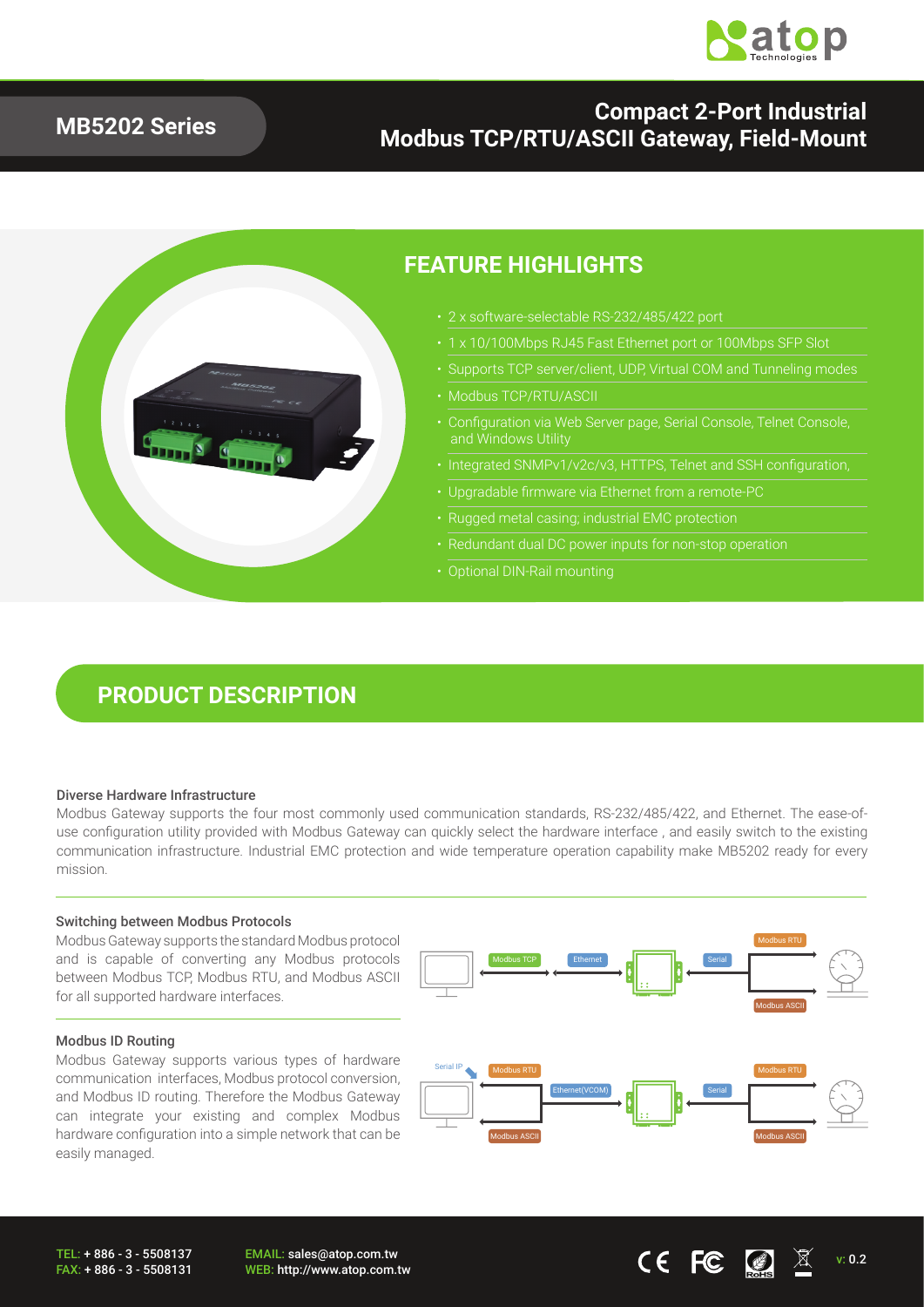

CEFC  $\Box$   $\mathbb{Z}$  v: 0.2

## **SPECIFICATIONS**

| <b>Network Interface</b>                               |                                                                                                                                                                                                                                                                                                                                          |  |
|--------------------------------------------------------|------------------------------------------------------------------------------------------------------------------------------------------------------------------------------------------------------------------------------------------------------------------------------------------------------------------------------------------|--|
| <b>Ethernet Port</b>                                   | 1x 10/100BASE-T(X) RJ-45 or 1x100BASE-FX SFP Slot                                                                                                                                                                                                                                                                                        |  |
| Compliance                                             | IEEE 802.3 for 10BASE-T<br>IEEE 802.3u for 100BASE-T(X) and 100BASE-FX                                                                                                                                                                                                                                                                   |  |
| <b>Serial Interface</b>                                |                                                                                                                                                                                                                                                                                                                                          |  |
| Connector                                              | 9-Pin D-Sub9 connector(Male, -DB version) or 5-Pin Terminal block (-TB version)                                                                                                                                                                                                                                                          |  |
| Ports                                                  | $\overline{2}$                                                                                                                                                                                                                                                                                                                           |  |
| Mode                                                   | 1x RS-232(Full-function DB9)/RS-485(2 and 4 wire)/RS-422, software selectable<br>1x RS-232/RS-485(2 and 4 wire)/RS-422, software selectable                                                                                                                                                                                              |  |
| <b>Baud Rate</b>                                       | 1200~230,400 bps                                                                                                                                                                                                                                                                                                                         |  |
| Parity                                                 | None, Odd, Even, Space, Mark                                                                                                                                                                                                                                                                                                             |  |
| Data Bits                                              | 7,8                                                                                                                                                                                                                                                                                                                                      |  |
| <b>Stop Bits</b>                                       | 1,2                                                                                                                                                                                                                                                                                                                                      |  |
| Flow Control                                           | None, Xon/Xoff, RTS/CTS (RS-232 only)                                                                                                                                                                                                                                                                                                    |  |
| <b>Power Characteristics</b>                           |                                                                                                                                                                                                                                                                                                                                          |  |
| Connector                                              | 3-Pin 5.08mm Lockable Terminal Block and DC Jack for redundancy                                                                                                                                                                                                                                                                          |  |
| Input Voltage<br>Power Consumption<br>Power Redundancy | 3-Pin 5.08mm Lockable Terminal Block: 9-30VDC; DC Jack 5VDC<br><9W<br>Yes                                                                                                                                                                                                                                                                |  |
| <b>Reverse Polarity Protection</b>                     | Yes                                                                                                                                                                                                                                                                                                                                      |  |
|                                                        |                                                                                                                                                                                                                                                                                                                                          |  |
| <b>Mechanicals</b>                                     |                                                                                                                                                                                                                                                                                                                                          |  |
| Dimensions ( $W \times D \times H$ )                   | 75 mm x 85 mm x 28 mm (without wall-mount part)<br>MB5202-TB/MB5202-Sis: 74.5 x 108.2 x27.5mm (with wall-mount part)<br>MB5202-DB: 80.3 x 108.2 x27.5mm (with wall-mount part and DB9 connector)<br>MB5202-SFP-TB: 76.6 x 108.2 x 27.5mm (with wall-mount and SFP)<br>MB5202-SFP-DB: 81.4 x 108.2 x 27.5mm (with wall-mount SFP and DB9) |  |
| Installation                                           | Wall-Mount or DIN-Rail (optional kit)                                                                                                                                                                                                                                                                                                    |  |
| <b>Reset Button</b>                                    | Yes                                                                                                                                                                                                                                                                                                                                      |  |
| Weight                                                 | 200 <sub>g</sub>                                                                                                                                                                                                                                                                                                                         |  |
| <b>Environmental Limits</b>                            |                                                                                                                                                                                                                                                                                                                                          |  |
| <b>Operating Temperature</b>                           | $-20^{\circ}$ C ~ 70°C ( $-4^{\circ}$ F ~ 158°F)                                                                                                                                                                                                                                                                                         |  |
| Storage Temperature                                    | $-40^{\circ}$ C ~ 85°C (-40°F ~ 185°F)                                                                                                                                                                                                                                                                                                   |  |
| Ambient Relative Humidity                              | $5 \sim 95\%$ RH, (non-condensing)                                                                                                                                                                                                                                                                                                       |  |
| <b>Software</b>                                        |                                                                                                                                                                                                                                                                                                                                          |  |
| Protocols                                              | TCP, IPv4, UDP, DHCP Client, HTTP, HTTPS, Telnet, ARP, SNMPv1/v2cv3                                                                                                                                                                                                                                                                      |  |
| Configuration                                          | Atop Management Utility, Web UI, Telnet, CLI                                                                                                                                                                                                                                                                                             |  |
| VirtualCOM                                             | Windows/Linux redirection software                                                                                                                                                                                                                                                                                                       |  |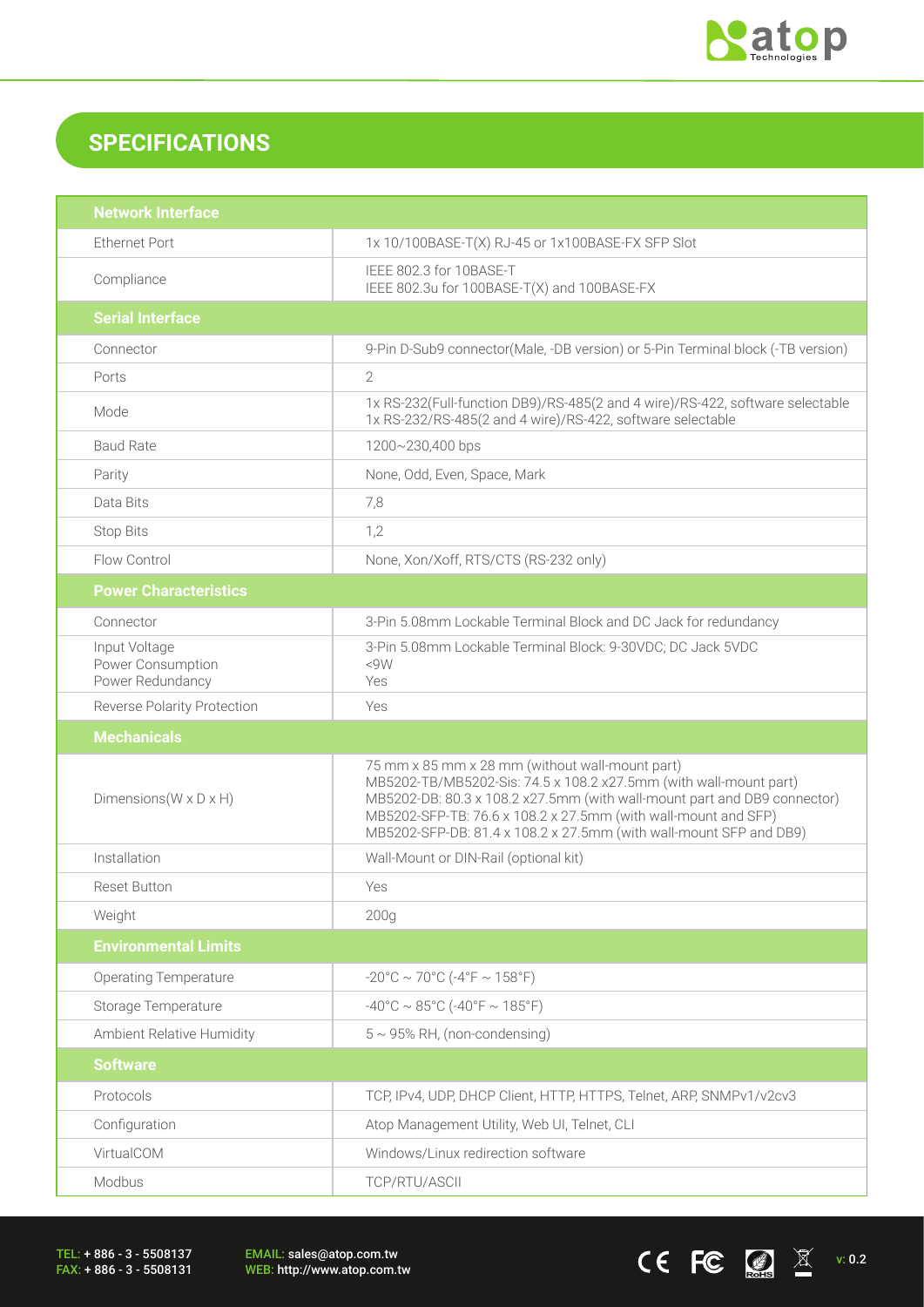

| <b>TCP Client</b> | Single destination or VirtualCOM            |
|-------------------|---------------------------------------------|
| <b>TCP Server</b> | 4 Connections; VirtualCOM or reverse Telnet |
| . JDP             | Up to 4 Ranges IP                           |

## **DIMENSIONS & LAYOUT**



# **REGULATORY APPROVALS**

| <b>Approvals</b> |                                                                                                                   |                                    |                 |                 |
|------------------|-------------------------------------------------------------------------------------------------------------------|------------------------------------|-----------------|-----------------|
| Safety           | EN62368-1                                                                                                         |                                    |                 |                 |
| EMC              | FCC Part 15, Subpart B, Class A<br>EN 55032, EN61000-6-4<br>EN 61000-3-2<br>EN 61000-3-3<br>EN 55024, EN61000-6-2 |                                    |                 |                 |
| <b>Test</b>      | Item                                                                                                              |                                    | <b>Value</b>    | <b>Level</b>    |
| IEC 61000-4-2    | <b>ESD</b>                                                                                                        | Contact Discharge<br>Air Discharge | ±4KV<br>$±8$ KV | $\sqrt{2}$<br>3 |
| IEC 61000-4-3    | <b>RS</b><br>80-1000MHz                                                                                           |                                    | 10(V/m)         | 3               |